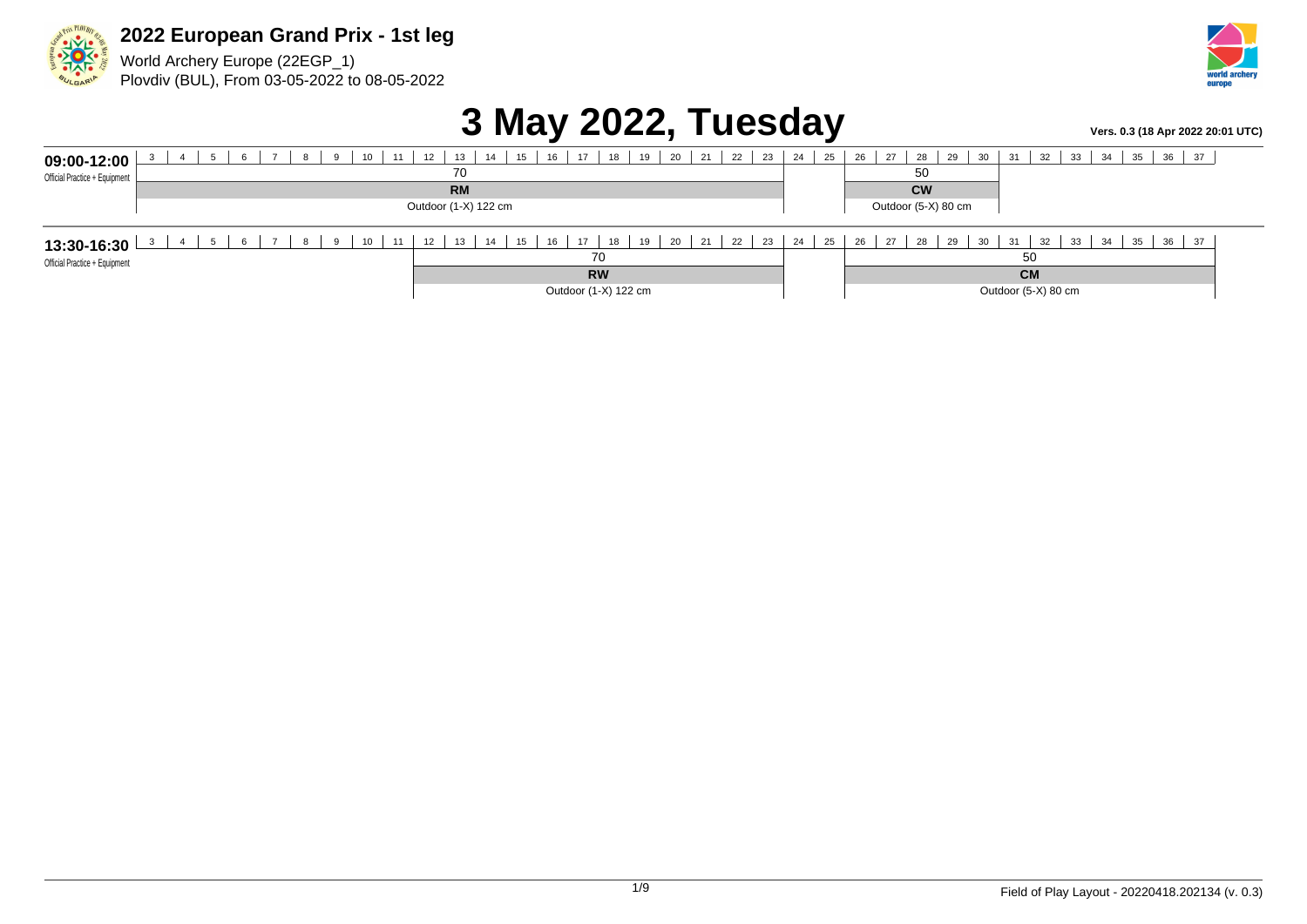

World Archery Europe (22EGP\_1) Plovdiv (BUL), From 03-05-2022 to 08-05-2022



## **4 May 2022, Wednesday Vers. 0.3 (18 Apr 2022 20:01 UTC)**

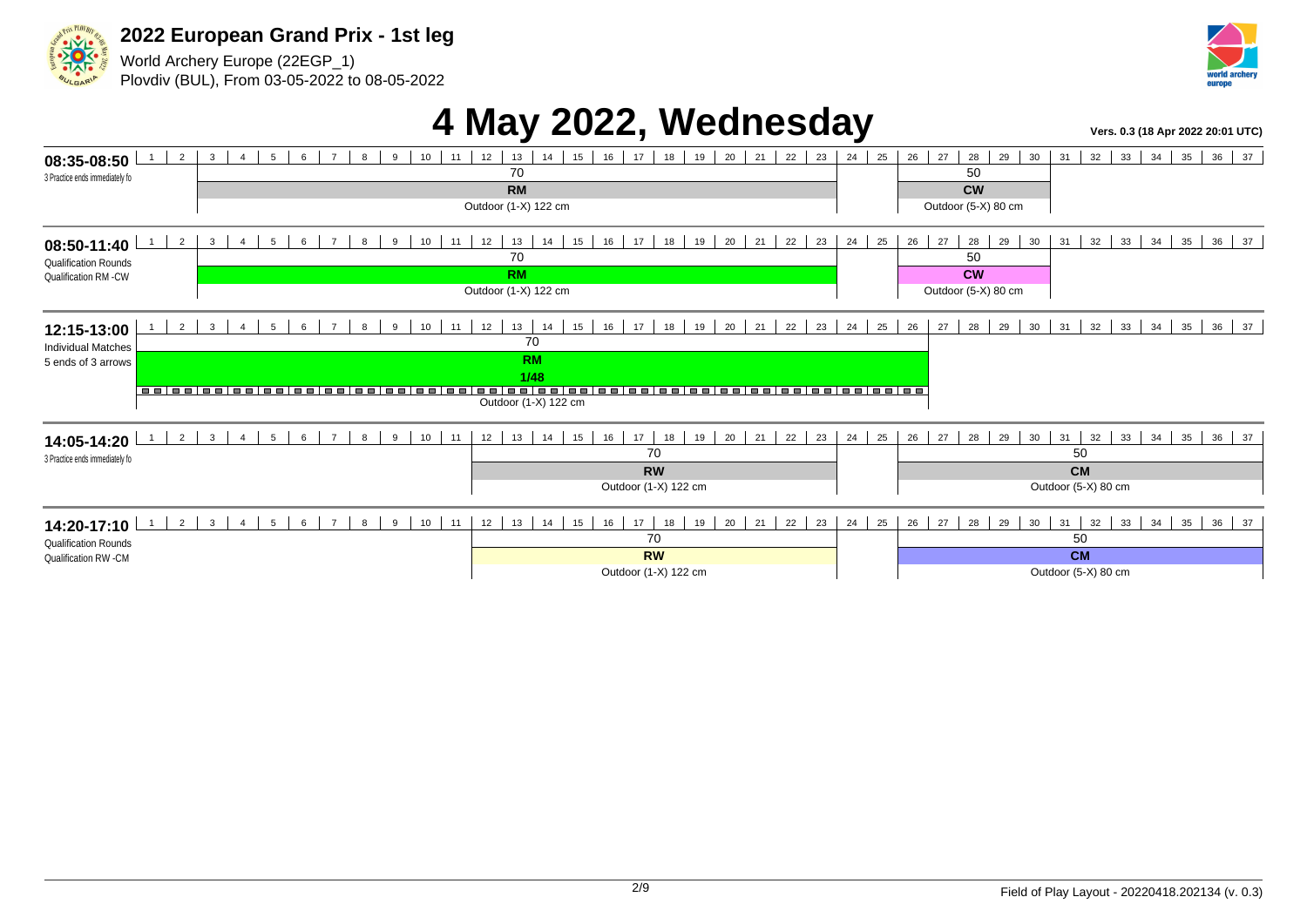

World Archery Europe (22EGP\_1) Plovdiv (BUL), From 03-05-2022 to 08-05-2022



# **5 May 2022, Thursday** *Vers. 0.3 (18 Apr 2022 20:01 UTC)*

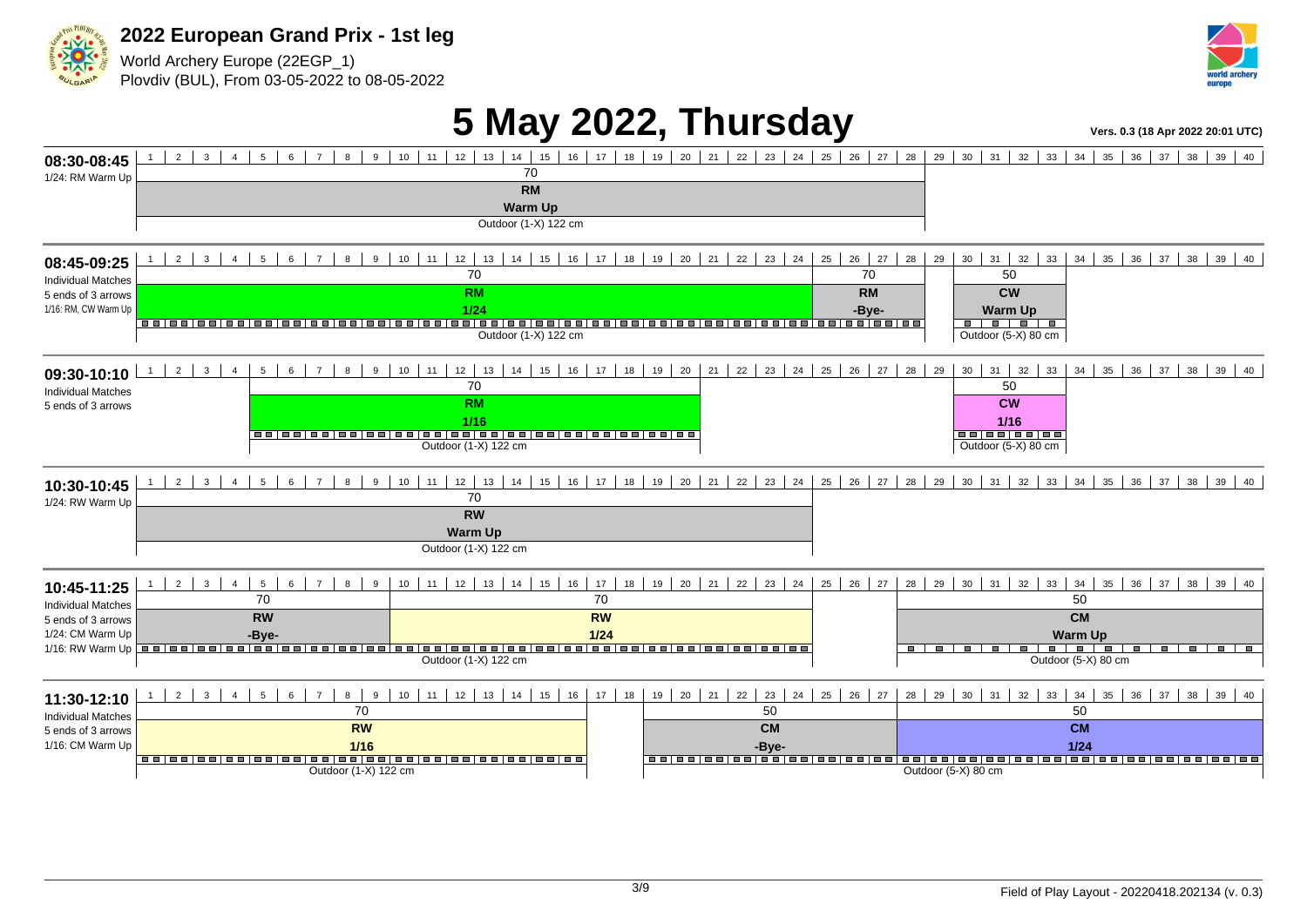

World Archery Europe (22EGP\_1) Plovdiv (BUL), From 03-05-2022 to 08-05-2022



### **5 May 2022, Thursday (Continue)** *Vers. 0.3 (18 Apr 2022 20:01 UTC)*

| $1 \mid 2 \mid 3 \mid 4 \mid$<br>8 9 10 11 12 13 14 15 16 17 18 19 20 21 22 23 24<br>$5 \mid$<br>$6 \mid 7 \mid$<br>12:15-12:55<br><b>Individual Matches</b><br>5 ends of 3 arrows                                                                                                                                                                                                                                                                                                                                                                                                                                                                                                                              | 27   28   29   30   31   32   33  <br>$25 \mid 26 \mid$<br>$34 \mid 35 \mid 36 \mid 37 \mid 38 \mid 39 \mid 40$<br>50<br><b>CM</b><br>$1/16$<br>Outdoor (5-X) 80 cm                                                                                                                                                                                                                                                                                                                                                                                   |
|-----------------------------------------------------------------------------------------------------------------------------------------------------------------------------------------------------------------------------------------------------------------------------------------------------------------------------------------------------------------------------------------------------------------------------------------------------------------------------------------------------------------------------------------------------------------------------------------------------------------------------------------------------------------------------------------------------------------|-------------------------------------------------------------------------------------------------------------------------------------------------------------------------------------------------------------------------------------------------------------------------------------------------------------------------------------------------------------------------------------------------------------------------------------------------------------------------------------------------------------------------------------------------------|
| 8 9 10 11 12 13 14 15 16 17 18 19 20 21 22 23 24 25 26<br>$6 \mid 7$<br>$2 \mid 3 \mid$<br>4<br>$5-1$<br>1<br>14:00-14:15<br>70<br>70<br>1/8: RM, RW, CM, CW Warm Up<br><b>RM</b><br><b>RW</b><br><b>Warm Up</b><br><b>Warm Up</b><br>Outdoor (1-X) 122 cm                                                                                                                                                                                                                                                                                                                                                                                                                                                      | 27   28   29   30  <br>$31 \mid 32 \mid 33$<br>$34 \mid 35 \mid 36$<br>$37 \mid 38 \mid 39 \mid 40$<br>50<br>50<br><b>CW</b><br><b>CM</b><br><b>Warm Up</b><br><b>Warm Up</b><br>Outdoor (5-X) 80 cm                                                                                                                                                                                                                                                                                                                                                  |
| $12$ 13<br>14<br>15   16   17   18   19   20<br>$2 \mid$<br>$\mathbf{3}$<br>5 <sup>5</sup><br>$6-1$<br>9 <sup>1</sup><br>10<br>1<br>$\overline{4}$<br>$\overline{7}$<br>8<br>11<br>14:15-14:55<br>70<br>70<br><b>Individual Matches</b><br><b>RM</b><br><b>RW</b><br>5 ends of 3 arrows<br>1/8<br>1/8<br>Outdoor (1-X) 122 cm                                                                                                                                                                                                                                                                                                                                                                                   | $21 \mid 22 \mid 23 \mid$<br>$32 \mid 33$<br>$24 \mid 25$<br>26<br>27<br>30<br>$34$ 35 36<br>$38 \mid 39 \mid 40$<br>28<br>29<br>31<br>37<br>50<br>50<br><b>CM</b><br><b>CW</b><br>1/8<br>1/8<br><u> sojoojoojoojoojoojoo   eojoojoojoojoojoojoojoo</u><br>Outdoor (5-X) 80 cm                                                                                                                                                                                                                                                                        |
| $12$ 13<br>$14$   15   16  <br>$2 \mid$<br>6<br>17<br>18 19 20<br>1<br>9<br>10<br>11<br>$\mathbf{3}$<br>5 <sub>5</sub><br>$\overline{7}$<br>8<br>$\overline{4}$<br>14:55-15:35<br>70<br>70<br><b>Individual Matches</b><br><b>RM</b><br><b>RW</b><br>5 ends of 3 arrows<br>1/4<br>1/4<br>$\blacksquare$<br><del>.</del><br>ਰ<br><b>.</b> .<br>$\blacksquare$<br>Outdoor (1-X) 122 cm                                                                                                                                                                                                                                                                                                                            | $32 \mid 33$<br>$21 \mid 22 \mid 23 \mid$<br>$38$ 39 40<br>$24 \mid 25$<br>26<br>27<br>30<br>$34 \mid 35 \mid 36$<br>28<br>29<br>31<br>37<br>50<br>50<br>$\overline{CM}$<br><b>CW</b><br>1/4<br>1/4<br>$\overline{\phantom{a}}$ , $\overline{\phantom{a}}$ , $\overline{\phantom{a}}$ , $\overline{\phantom{a}}$ , $\overline{\phantom{a}}$<br>$\overline{\phantom{a}}$<br>$\overline{\phantom{0}}$<br>$\overline{\phantom{0}}$<br>$\blacksquare$<br>$\blacksquare$<br>τ<br>$\blacksquare$<br>$\blacksquare$<br>$\blacksquare$<br>Outdoor (5-X) 80 cm |
| $10$ 11<br>12<br>13<br>14<br>15<br>16<br>18<br>$19 \mid 20$<br>$\overline{2}$<br>$\mathbf{3}$<br>$\overline{4}$<br>$5\overline{5}$<br>6<br>7 <sup>1</sup><br>8<br>9<br>17<br>16:00-16:15<br>70<br>$\overline{70}$<br>70<br>70<br>70<br>70<br>70<br>1/8: RX Warm Up<br>RX<br><b>RX</b><br><b>RX</b><br><b>RX</b><br><b>RX</b><br><b>RX</b><br><b>RX</b><br><b>Warm Up</b><br><b>Warm Up</b><br><b>Warm Up</b><br><b>Warm Up</b><br>Warm Up<br><b>Warm Up</b><br>Warm Up<br>Outdoor (1-X) 122 cm                                                                                                                                                                                                                  | $25 \mid 26 \mid$<br>$31 \mid 32 \mid 33 \mid$<br>$34$   35   36   37   38   39   40<br>$22 \mid 23$<br>24<br>27   28   29   30  <br>21<br>70<br><b>RX</b><br><b>Warm Up</b>                                                                                                                                                                                                                                                                                                                                                                          |
| $10$ 11<br>16<br>$19 \mid 20$<br>12<br>13<br>14<br>18<br>$\frac{2}{ }$<br>$\mathbf{3}$<br>$\overline{4}$<br>$5\phantom{.0}$<br>6<br>$\overline{7}$<br>8<br>9<br>15<br>17<br>16:15-16:40<br>70<br>70<br>70<br>70<br>70<br>70<br>70<br><b>Team Matches</b><br><b>RX</b><br><b>RX</b><br><b>RX</b><br><b>RX</b><br><b>RX</b><br><b>RX</b><br><b>RX</b><br>4 ends of 4 arrows<br>1/4: RX, CX Warm Up<br>1/8<br>$\frac{-Bye}{\Box}$<br>1/8<br>1/8<br>1/8<br>1/8<br>1/8<br><b>Belee</b><br>$\overline{\bullet}$ . $\overline{\bullet}$ . $\overline{\bullet}$ . $\overline{\bullet}$ .<br>$\begin{array}{c c c c c} \hline \rule{0pt}{16pt} \textbf{a} & \textbf{b} & \textbf{c} \end{array}$<br>Outdoor (1-X) 122 cm | $22 \mid 23$<br>$25$ 26<br>28 29<br>$31 \mid 32 \mid 33$<br>$37 \mid 38 \mid 39 \mid 40$<br>21<br>24<br>27<br>30<br>$34 \mid 35$<br>36<br>70<br>50<br>50<br>50<br>50<br>cx<br><b>CX</b><br>cx<br>cx<br><b>RX</b><br>1/8<br><b>Warm Up</b><br>Warm Up<br>Warm Up<br><b>Warm Up</b><br>चित्रा करो<br><del>la a fa á l</del><br><del>eers é</del><br><del>la a la á</del><br><b>BB 88</b><br>Outdoor (5-X) 80 cm                                                                                                                                         |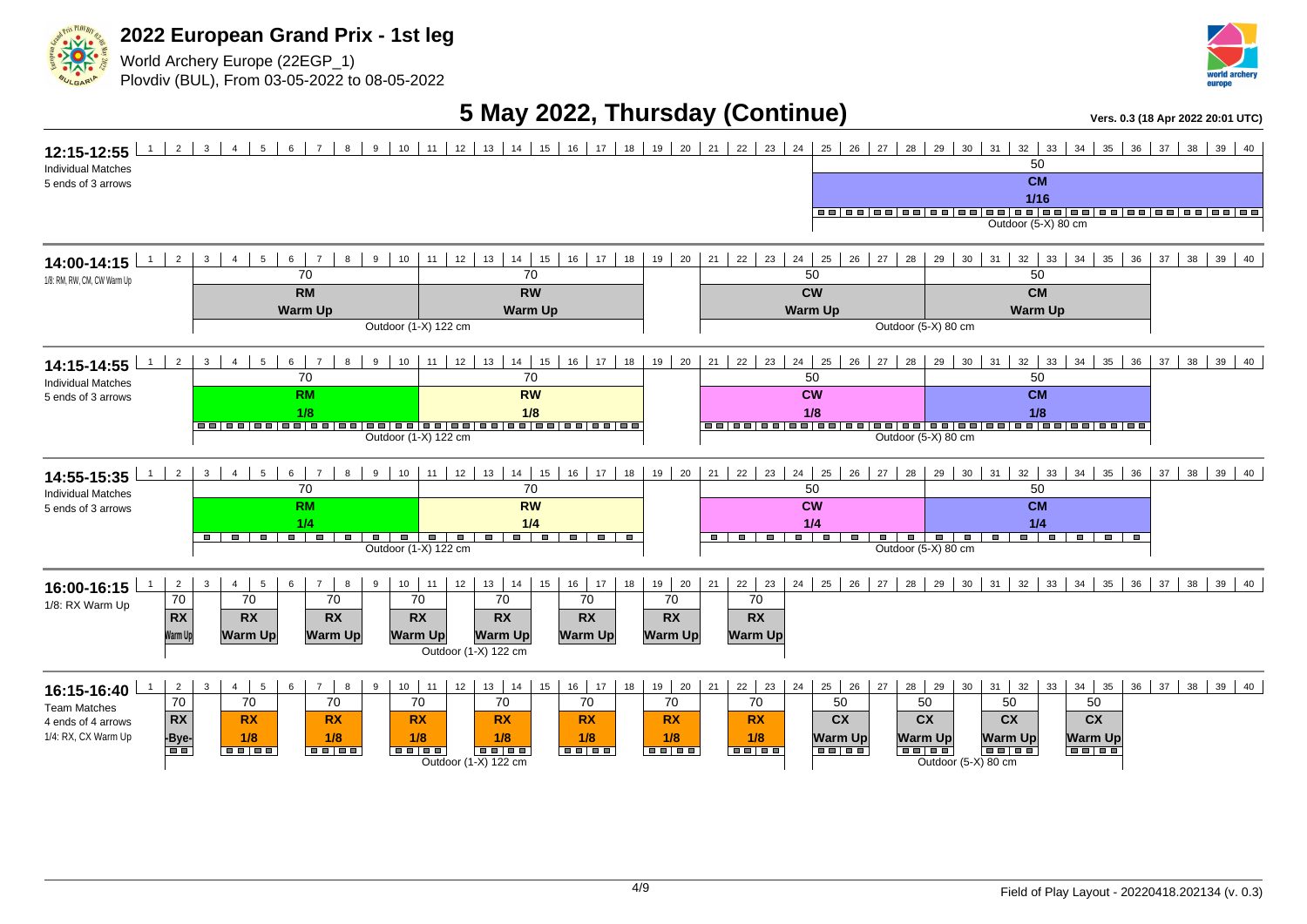

World Archery Europe (22EGP\_1) Plovdiv (BUL), From 03-05-2022 to 08-05-2022



### **5 May 2022, Thursday (Continue)** *Vers. 0.3 (18 Apr 2022 20:01 UTC)*

| 2<br>$5\overline{5}$<br>$\mathbf{3}$<br>6<br>16:40-17:05<br><b>Team Matches</b><br>4 ends of 4 arrows | 8<br>70<br><b>RX</b><br>1/4 | 10 <sub>1</sub><br>11<br>9<br>70<br><b>RX</b><br>1/4<br>$\overline{\phantom{a}}$ . The set $\overline{\phantom{a}}$ | 12 | 13<br>14<br>70<br><b>RX</b><br>1/4<br>Outdoor (1-X) 122 cm                                                            | 15 | 16<br>17<br>70<br><b>RX</b><br>1/4<br>$\blacksquare$ | 19<br>18 | 20<br>21 <sub>1</sub> | 22 | 23<br>24 | 25<br>26<br>50<br>cx<br>1/4 | 27 | 29<br>28<br>50<br>cx<br>1/4<br><b>BE 88</b> | 30 | 31<br>32<br>50<br>cx<br>1/4<br><b>Belee</b><br>Outdoor (5-X) 80 cm | 33 | 35<br>34<br>50<br>cx<br>1/4 | 36 | 38<br>$\vert$ 37 | $39 \mid 40 \mid$ |
|-------------------------------------------------------------------------------------------------------|-----------------------------|---------------------------------------------------------------------------------------------------------------------|----|-----------------------------------------------------------------------------------------------------------------------|----|------------------------------------------------------|----------|-----------------------|----|----------|-----------------------------|----|---------------------------------------------|----|--------------------------------------------------------------------|----|-----------------------------|----|------------------|-------------------|
| 17:05-17:30<br><b>Team Matches</b><br>4 ends of 4 arrows                                              |                             | 10<br>11<br>a<br>70<br><b>RX</b><br>1/2<br>e a la a                                                                 | 12 | 13<br>14<br>70<br><b>RX</b><br>1/2<br>$\overline{\phantom{a}}$ . The $\overline{\phantom{a}}$<br>Outdoor (1-X) 122 cm | 15 | 16<br>17                                             |          | 20<br>21              | 22 | 23<br>24 | 26<br>25                    | 27 | 29<br>28<br>50<br>cx<br>1/2<br>e e l e e    | 30 | 31<br>32<br>50<br>cx<br>1/2<br>Outdoor (5-X) 80 cm                 | 33 | 35<br>34                    | 36 | 38<br>37         | $39 \mid 40 \mid$ |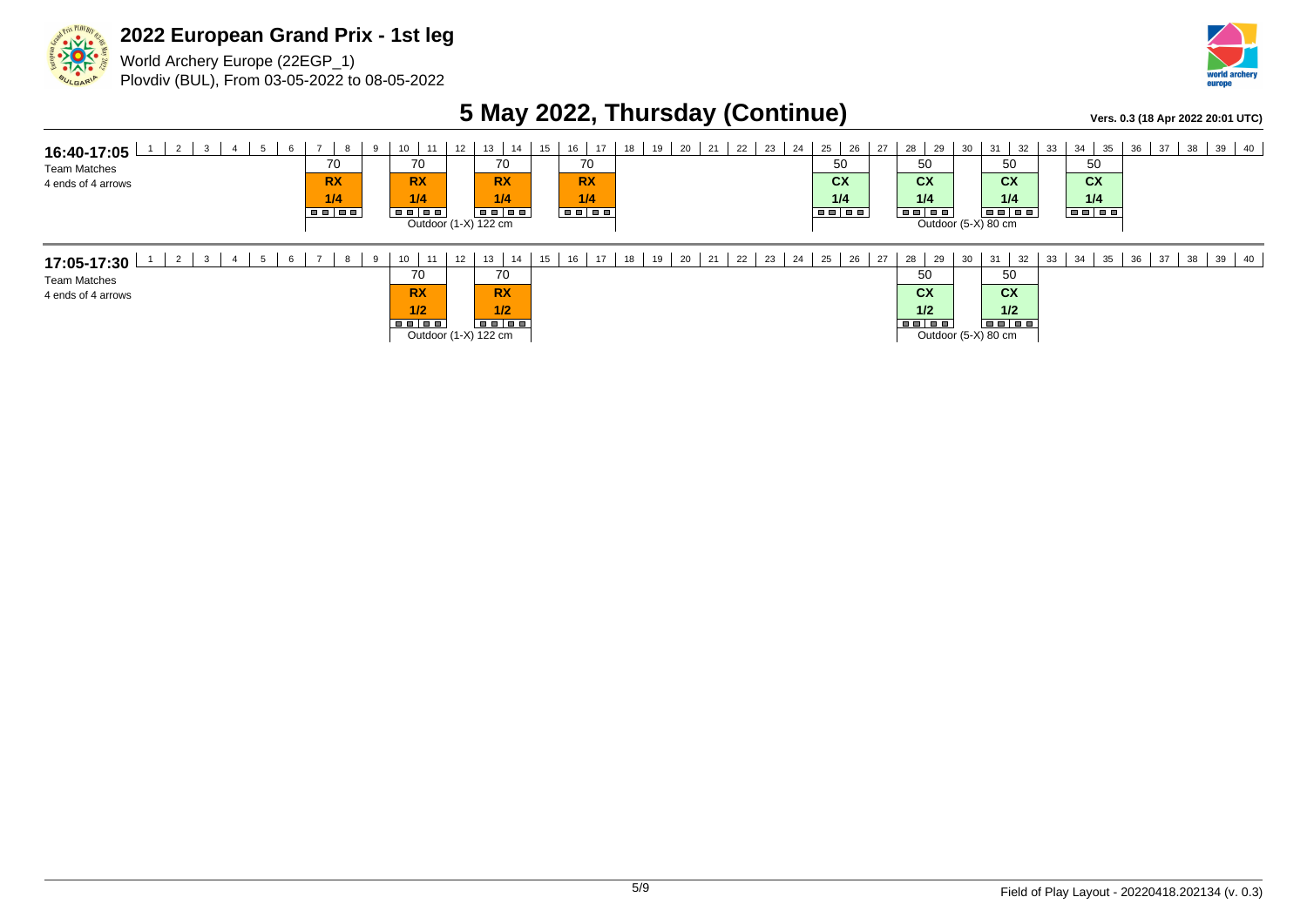



World Archery Europe (22EGP\_1) Plovdiv (BUL), From 03-05-2022 to 08-05-2022



# **6 May 2022, Friday** *Property Algers. 0.3 (18 Apr 2022 20:01 UTC***)**

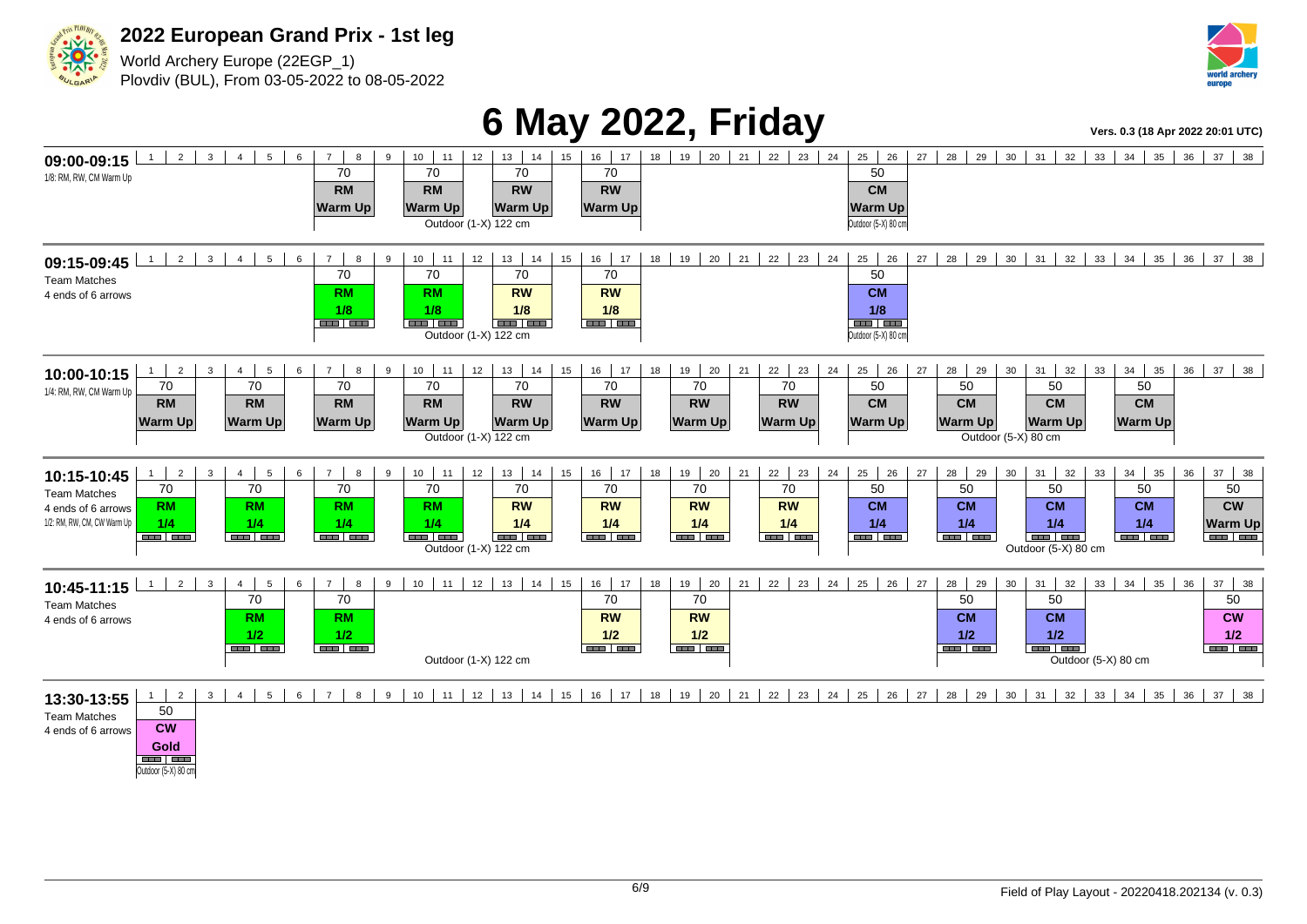

World Archery Europe (22EGP\_1) Plovdiv (BUL), From 03-05-2022 to 08-05-2022



### **6 May 2022, Friday (Continue) Vers. 0.3 (18 Apr 2022 20:01 UTC)**

**13:55-14:20** Team Matches 4 ends of 6 arrows 1 2 3 4 5 6 7 8 9 10 11 12 13 14 15 16 17 18 19 20 21 22 23 24 25 26 27 28 29 30 31 32 33 34 35 36 37 38 50 **CM Bronze** Outdoor (5-X) 80 cm **14:20-14:45** Team Matches 4 ends of 6 arrows 1 2 3 4 5 6 7 8 9 10 11 12 13 14 15 16 17 18 19 20 21 22 23 24 25 26 27 28 29 30 31 32 33 34 35 36 37 38 50 **CM Gold** Outdoor (5-X) 80 cm **14:55-15:20** Team Matches 4 ends of 6 arrows 1 2 3 4 5 6 7 8 9 10 11 12 13 14 15 16 17 18 19 20 21 22 23 24 25 26 27 28 29 30 31 32 33 34 35 36 37 38 70 **RW Bronze** Outdoor (1-X) 122 cm **15:20-15:45** Team Matches 4 ends of 6 arrows 1 2 3 4 5 6 7 8 9 10 11 12 13 14 15 16 17 18 19 20 21 22 23 24 25 26 27 28 29 30 31 32 33 34 35 36 37 38 70 **RW Gold** Outdoor (1-X) 122 cm **15:45-16:10** Team Matches 4 ends of 6 arrows 1 2 3 4 5 6 7 8 9 10 11 12 13 14 15 16 17 18 19 20 21 22 23 24 25 26 27 28 29 30 31 32 33 34 35 36 37 38 70 **RM Bronze** Outdoor (1-X) 122 cm **16:10-16:35** Team Matches 4 ends of 6 arrows 1 2 3 4 5 6 7 8 9 10 11 12 13 14 15 16 17 18 19 20 21 22 23 24 25 26 27 28 29 30 31 32 33 34 35 36 37 38 70 **RM Gold**

Outdoor (1-X) 122 cm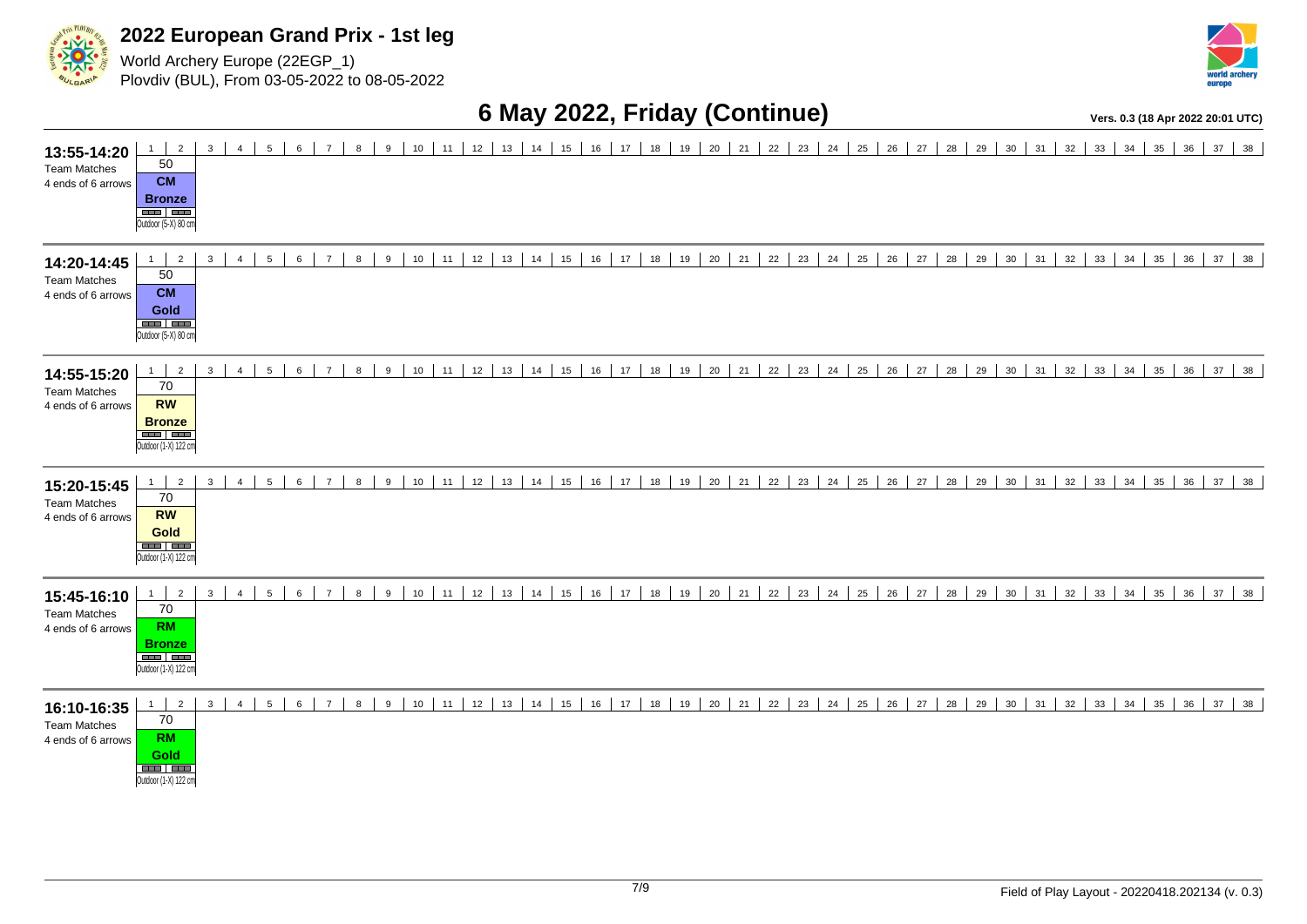

World Archery Europe (22EGP\_1) Plovdiv (BUL), From 03-05-2022 to 08-05-2022



### **6 May 2022, Friday (Continue) Vers. 0.3 (18 Apr 2022 20:01 UTC)**

**16:45-17:05** Team Matches 4 ends of 4 arrows 1 2 3 4 5 6 7 8 9 10 11 12 13 14 15 16 17 18 19 20 21 22 23 24 25 26 27 28 29 30 31 32 33 34 35 36 37 38 50 **CX Bronze** Outdoor (5-X) 80 cm **17:05-17:25** Team Matches 4 ends of 4 arrows 1 2 3 4 5 6 7 8 9 10 11 12 13 14 15 16 17 18 19 20 21 22 23 24 25 26 27 28 29 30 31 32 33 34 35 36 37 38 50 **CX Gold** Outdoor (5-X) 80 cm **17:25-17:45** Team Matches 4 ends of 4 arrows 1 2 3 4 5 6 7 8 9 10 11 2 3 4 5 6 7 8 9 10 11 3 4 5  $38$ 70 **RX** Bronze<br>■■■■■ Outdoor (1-X) 122 cm **17:45-18:05** Team Matches 4 ends of 4 arrows 1 2 3 4 5 6 7 8 9 10 11 12 13 14 15 16 17 18 19 20 21 22 23 24 25 26 27 28 29 30 31 32 33 34 35 36 37 38 70 **RX Gold** Outdoor (1-X) 122 cm